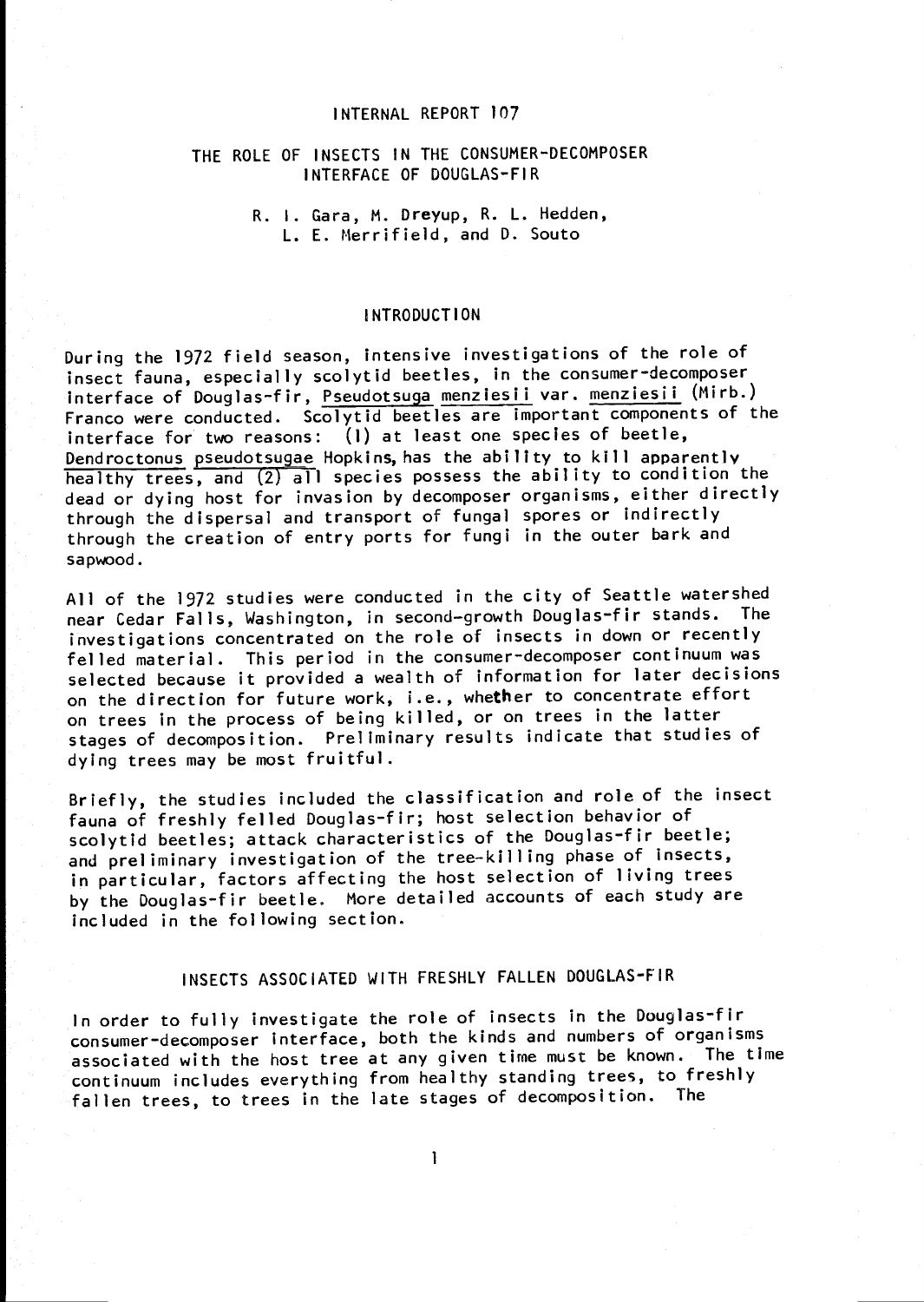freshly fallen tree, the intermediate stage between the live tree and the late stages of decomposition, is the logical choice for initial assessment of the role of insects in the consumer-decomposer interface.

In order to systematically assess the insect fauna associated with this stage, trees were serially felled from April through August In shaded and unshaded environments, and after colonization by the resident insect fauna, collections were made. The identities of the organisms in these collections are now being catalogued. They include many species reported for the first time as associated with Douglas-fir or, in some cases, any tree, and possibly a few previously unidentified species. The insect fauna may be broadly classified as phloem feeders (at least 18 species), heartwood and sapwood feeders (a minimum of 18 species), fungus feeders (22 species), and parasites and predators (46 or more species).

The complete species lists of insects associated with recently fallen Douglas-fir will be published in future internal reports and elsewhere. These will include a summary of all known biological information, compiled from field observations and published accounts, for each species. Clearly there are differing degrees of known facts for different species, thus it will not be possible to present a complete explanation on the roles of all species within the insect community of fallen Douglas-fir.

In addition to the discussion of each species, brief commentaries on many of the higher taxa give distinguishing characteristics of Douglas-fir .inhabiting group; they emphasize species diversity or continuity, and they describe characteristics of species which relate to niche distribution as found In Douglas-fir. Included will be illustrations of most of the species taken from Douglas-fir; these illustrations will replace lengthy morphological descriptions which would require a highly technical vocabulary.

## THE ANALYSIS OF THE ATTACK DISTRIBUTION OF AN ENDEMIC DOUGLAS-FIR BEETLE POPULATION

The Douglas-fir beetle, Dendroctonus pseudotsugae Hopkins, is an important element in the consumer-decomposer interface of Douglas-fir. It is one of a few forest insects with the ability to kill apparently healthy trees and thus serve as a control function. Although the beetle has tree- killing potential, It normally confines its attacks to down material.

Important factors in the host-conditioning ability of the beetle  $(e.g.,$ for the entry of decomposer organisms) are the density and pattern of attack. Theoretically a large number of regularly spaced attacks may be most effective in host conditioning. In order to assess these important parameters; and secondarily to develop a sampling technique, the distribution and pattern of attacks were studied in 15 felled, naturally infested Douglas-fit. Additionally, the effects of certain selected factors on beetle density and attack response were investigated. A summary of the pertinent results follows.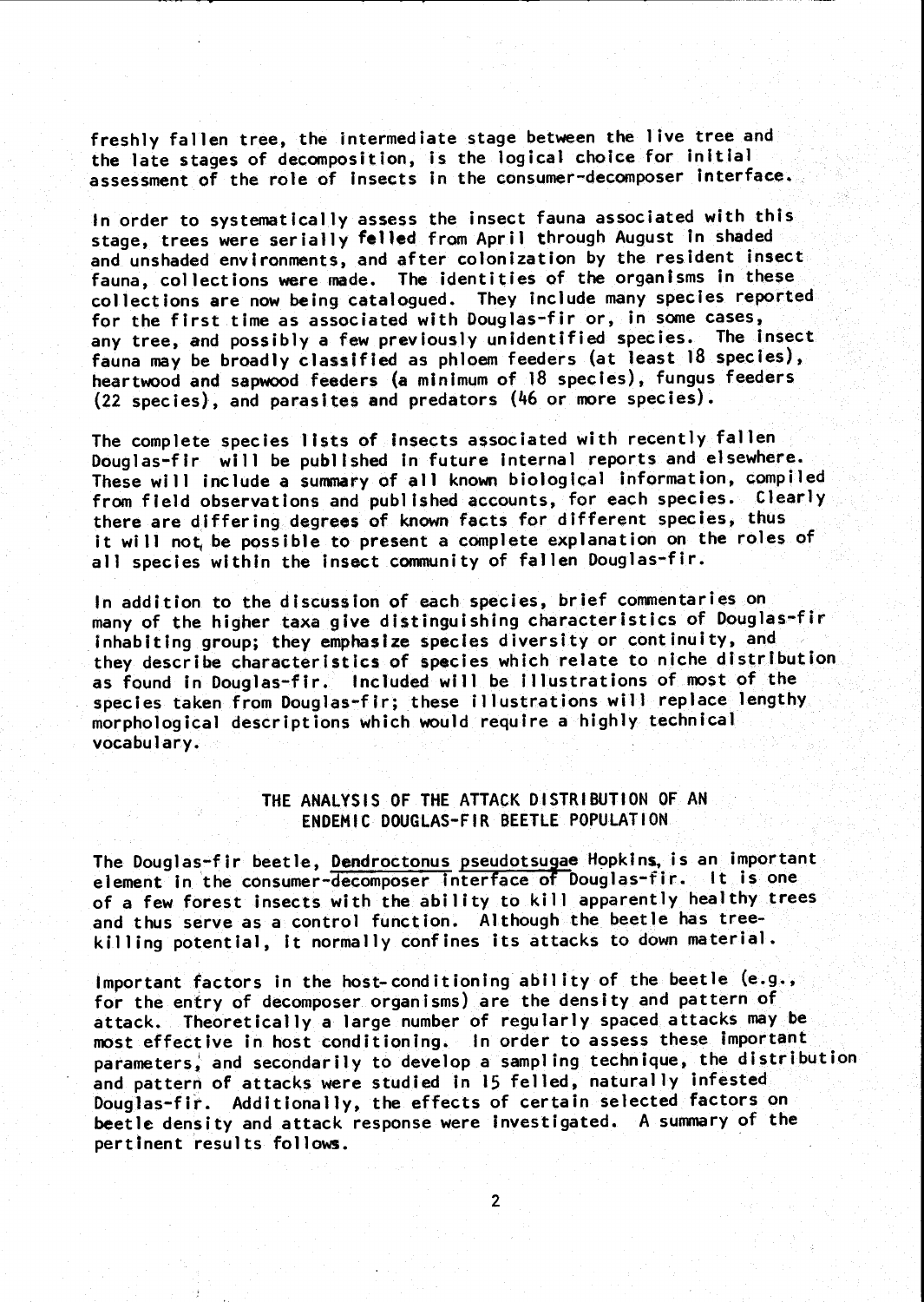1) The distribution of D. pseudotsugae attack did not vary significantly with tree height, but did vary significantly by stem circumferential position. The lowest attack density was on the upper bole, and the highest on one side, with intermediate densities on the opposite side and the bottom of the log.

2) A sampling technique for estimating the mean density of attack within the infested portion of trees was developed. The number of trees and the number of samples within each tree needed to estimate the mean density of attack with a standard error of ten percent of the mean were calculated. The optimal quadrat size for the within-tree samples was shown to be between  $464$  and  $929$  cm<sup>2</sup>.

3) The attack spatial pattern was shown to be regular. Empirical arguments were advanced which indicated the uniform spacing of attacks was the result of a beetle-controlled spacing mechanism dependent on the production of the pheromone 3-methyl-2-cyclohexen-l-one (MCH-one).

4) Tests of selected treatments in the field showed that virgin females in bolts, screened in such a way that the closest another beetle could approach in any direction was 1.27 cm, were more successful in eliciting attack responses than any other treatment.

5) Field tests also showed that beetles preferred to attack trees with the rough bark textures as smooth bark trees were less heavily infested.

More detailed accounts of the methodology and results can be found in two internal reports by R. L. Hedden and R. I. Gara now in press.

# HOST SELECTION BEHAVIOR OF THE DOUGLAS-FIR BEETLE

Dendroctonus pseudotsugae Hopk. through its complex host selection behavior is able to select Douglas-fir trees for colonization. During the dispersal phase of host selection the beetles disperse and locate host material in response to host volatiles. Soon after the location of host material the already feeding beetles begin to produce pheromones. These pheromones trigger the aggregation of large numbers of Douglas-fir beetles to the allocated host.

Recently, researchers have suspected differences within populations of Douglas-fir beetles. There may well be early emerging pioneer beetles that are capable of selecting the weakened host necessary for colonization. These beetles then produce pheromones that in combination with host volatiles may serve to guide the remaining population to the selected host. The late emerging adults, on the other hand, may possibly respond to the pheromone-host volatile complex.

During the early portion of the field season investigations were initiated to outline the mechanisms of  $D$ . pseudotsugae host selection. Hardware cloth (1.2 cm mesh), circular, barrier traps were used to deploy candidate test volatiles and trap the responding beetles. Of special interest were the beetle responses to Frontalin, an aggregation pheromone, and 3-methyl-2 cyclohexen -1-one, an antiattractant (pheromone), and combinations of

3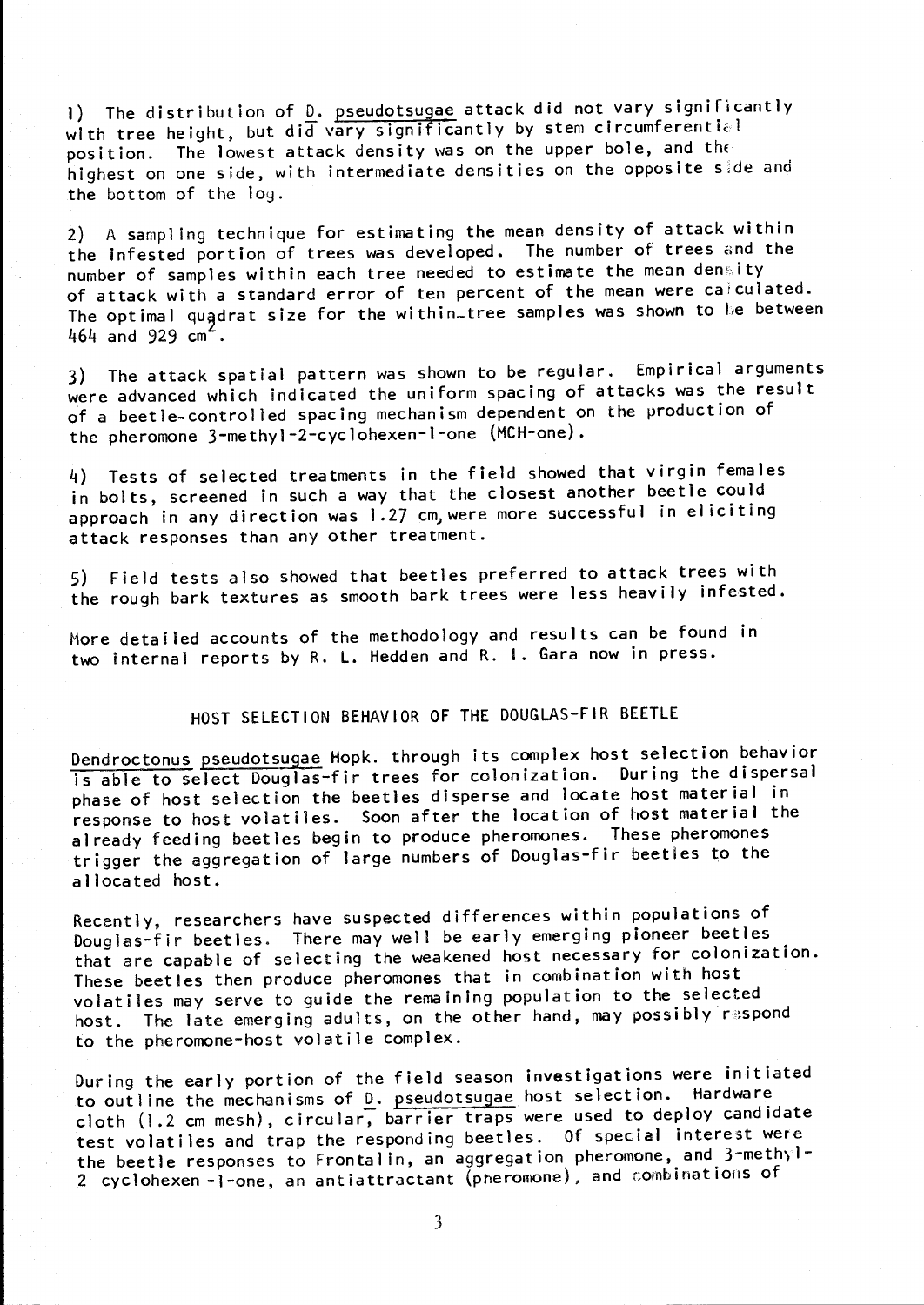monoterpenes with Frontalin. While studying the response of beetles to baited barrier traps we found that D. pseudotsugae preferred to land on shaded traps of a horizontal configuration.

Later, other studies were conducted on the host-selection mechanisms of early and late emerging adults. These field studies were conducted Inside a cheese cloth cubical (6m by 6m by 4.5m in height). In this flight arena early and late emerging beetles were flown in the presence of host and<br>insect volatiles. The early emergers oriented their flight toward host volatiles and ethyl alcohol. In contrast, the late emerging adults oriented their flight toward the pheromone, Frontalin, in combination with host.<br>volatiles.

Another study starting in June was designed to test the relationship of aged vs. fresh host material to in-flight scolytids. Accordingly, bolts of differing degrees of aging were placed Inside olfactometers. Few D. pseudotsugae were caught, but Interesting results were obtained concerning another scolytid, an ambrosia beetle, Gnathotrichus sp. During<br>June, July, and early August, Gnathotrichus preferred the most aged bolt sections. However, from middle August through September Gnathotrichus landed in the greatest numbers on trapping devices containing the freshest material.

An in-depth study on the correlation of pressure of moisture stress (PMS) and the ability of D. pseudotsugae to colonize selected trees was conducted on two sites with differing soil types. One soil was shallow with a solid rock base 25 cm below the soil surface. The other site consisted, of a sandy-loam soil with no rocky floor above 180 cm below the soil surface. PMS measurements were taken simultaneously at both sites on a<br>total of 14 large-diameter Douglas-fir trees to characterize them according to their water stress. Three other trees were monitored at three-week intervals in the same areas for seasonal and diurnal variations.

During the. moisture stress study the trees were baited with a chemical combination known to be attractive to D. pseudotsugae. The results of this study demonstrated that trees with large PMS measurements were attacked by the greatest numbers of beetles. In contrast, trees with low PMS readings were not attacked. Trees were felled after being infested and the attack densities and successes were recorded at regular intervals on the bole of the tree. In all cases the infested trees proved capable of overcoming the beetle attacks by filling the egg galleries with resin and destroying the beetle broods.

A manuscript covering this material is now in preparation. This material will be submitted in greater detail as an internal report.

4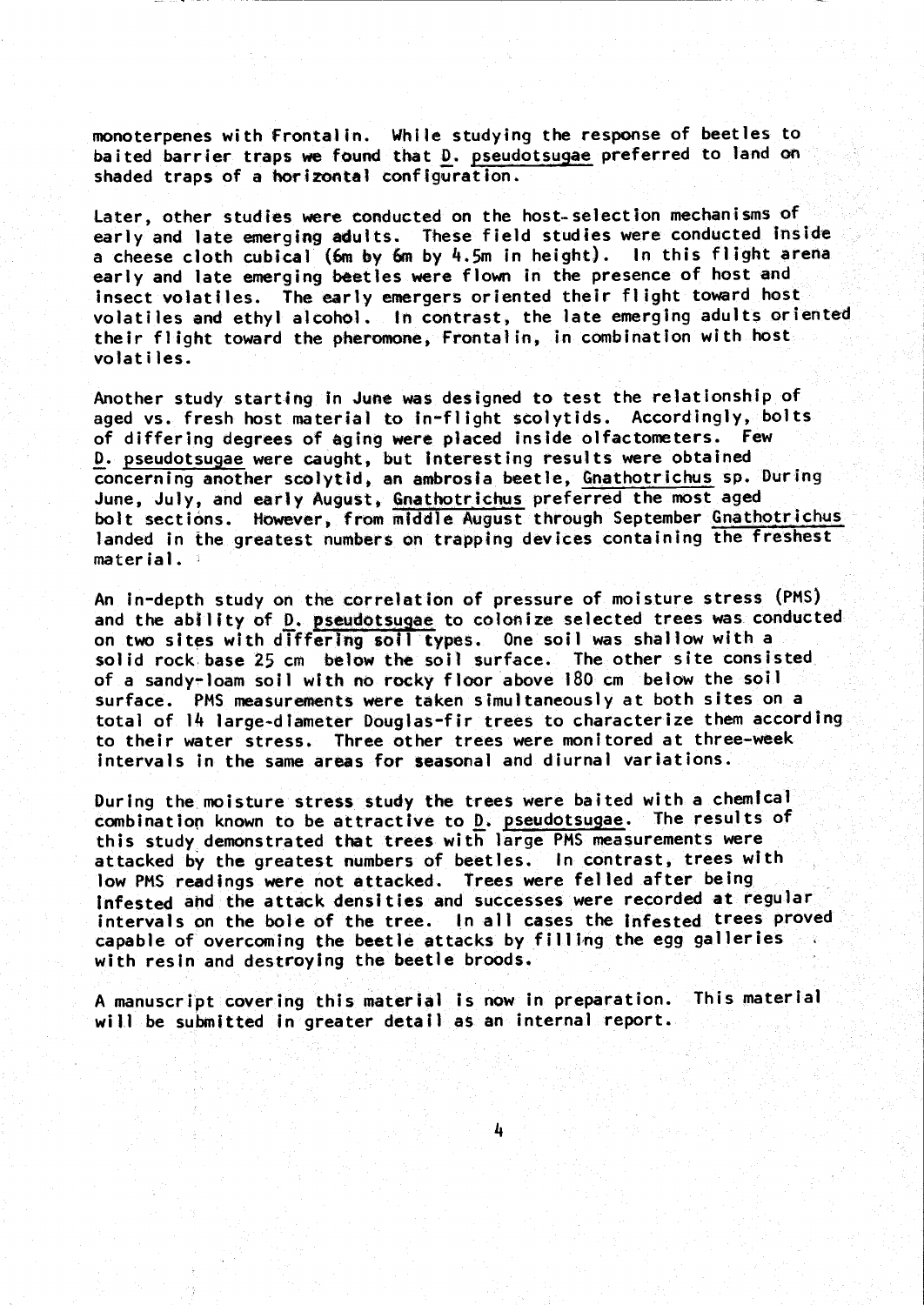### HOST-SELECTION BEHAVIOR OF SCOLYTIDAE

Field studies during 1972 were performed to elucidate the host-selection behavior of bark beetle species associated with felled Douglas-fir.

Douglas-fir billets, approximately two feet long and ranging in dianeter from six to eleven inches, were placed in latin square configurations at two locations in the Cedar River Watershed. Each latin square configuration consisted of the following treatments: 1) freshly cut Douglas-fir billets, 2) freshly cut Douglas-fir billets in the presence of 95% ethyl alcohol, 3) Douglas-fir billets previously soaked in water for at least 72 hours, and 4) Douglas-fir billets infected with a sympatric bark beetle, Pseudohylesinus nebulosus Lec. The various treatments within the latin squares were changed at three-to four week intervals to prevent positional effects. All billets of one latin square were covered with a fine-mesh screen to prevent responding beetles from boring into the host material. The other latin square consisted of billets without screening so that responding beetles were free to attack the host material. To sample beetles flying toward the treatments, one square foot sections of hardware cloth (barrier traps) were positioned over each billet; in order to trap the insects, the barriers were coated with Stikem Special. Insects were collected from the traps on a weekly basis. The billets in the unscreened latin square were subsequently taken back to the College of Forest Resources. There, the billets were measured and the attacks of Douglas-fir beetle, Dendroctonus pseudotsugae, and Gnathotrichus spp. counted.

The above experimental design facilitated observation of two critical phases of bark beetle host-selection behavior. In the screened latin square test, bark beetle response to host billets represents primary host attraction as the beetles were not allowed to attack the billets. In contrast, in the unscreened latin square test, bark beetles responded to a combination of primary and secondary attraction (pheromones); which occurred in the unscreened billets shortly after successful beetle attacks.

The types of information derived from this study were:

1. The identification of bark beetles associated with felled Douglas-fir at Cedar River Watershed.

2. Seasonal flight patterns of scolytids as correlated with weather factors (temperature, relative humidity, precipitation).

3. Response preferences of bark beetle species to the four treatments in terms of primary and secondary attraction.

4. Attack preference of Douglas-fir beetle and Gnathotrichus spp. on the billets of the unscreened latin square.

Treatment preferences (barrier traps) - Table I summarizes the treatment preferences of the six most common scolytids at Cedar River Watershed.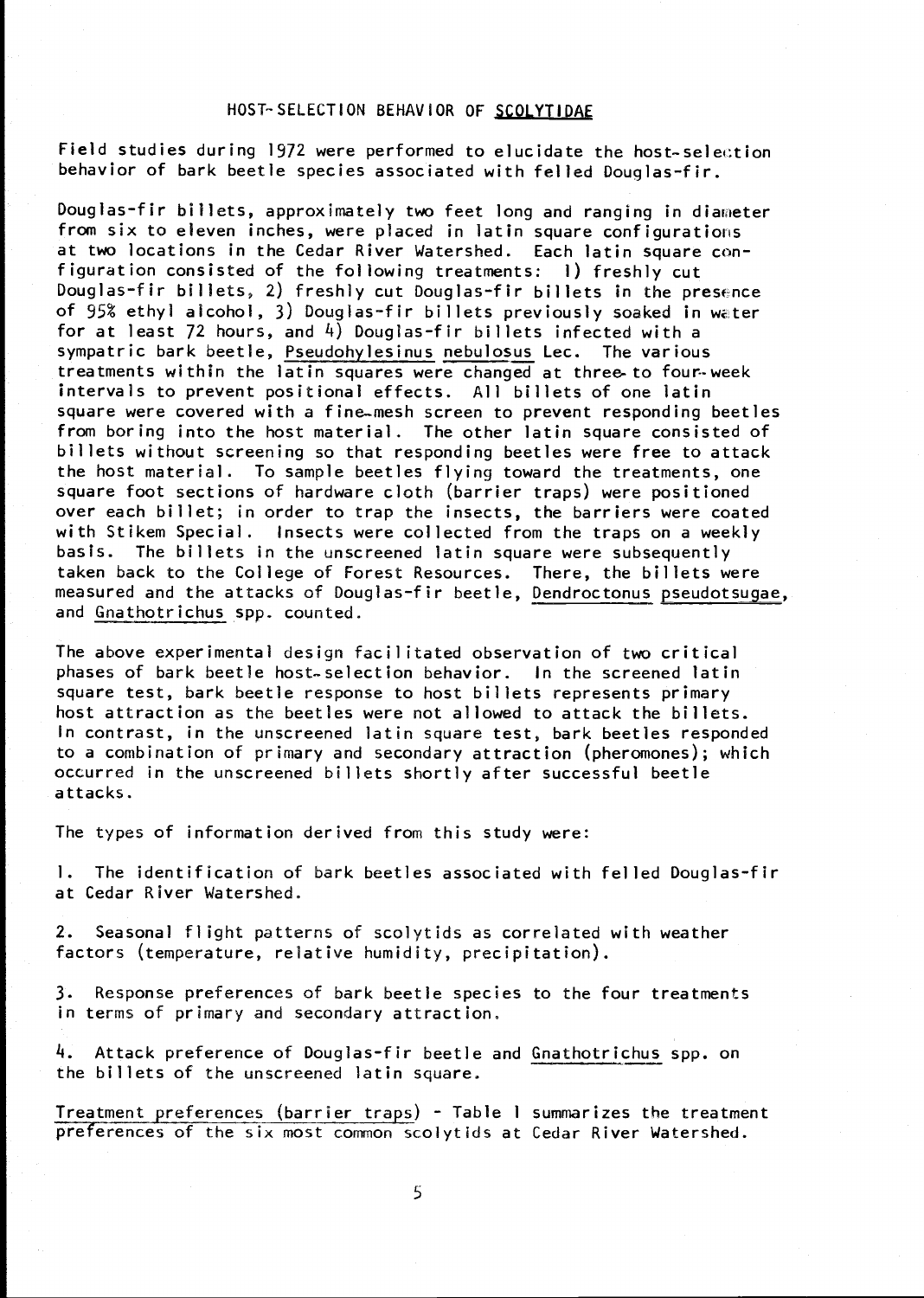Two other scolytids, a <u>Dryocetes</u> sp. and a Phloeosinus sp., were collected<br>In numbers too small to include in this summary. Except for the two ambrosia beetles, Gnathotrichus spp. and Trypodendron lineatum Oliv., the numbers of bark beetles caught in the unscreened latin square were much larger than in the screened latin square. This was attributed to the presence of secondary attraction (pheromones) in the unscreened latin square. The numbers of ambrosia beetles caught did not differ significantly between the latin squares.

Except for the Douglas-fir beetle,  $\underline{D}$ , pseudotsugae, the treatment<br>preferences of scolytods was similar in the screened and unscreened<br>latin squares. On June 3, soaked Douglas-fir billets in the unscreened<br>latin squ alcohol caught the greatest number of D. pseudotsugae.

Seasonal flight patterns (barrier traps) - Table 2 summarizes the<br>duration and peaks of flight activity for the six most common scolytids<br>encountered at Cedar River. The maximum numbers of all scolytid species<br>except Pseud the spring, and its peak flight period probably occurred before initiation<br>of the study. Barrier trap collections indicated the existence of reemergence flights for all scolytids obsereed, except Pseudohylesinus grandis.

Attack preferences on unscreened billets - The treatment most preferred<br>by Gnathotrichus spp. was the ethyl alcohol baited billets; the next<br>heaviest attack was on the soaked billets. The number of Gnathotrichus attacks on fresh billets and P. nebulosus--infected billets was comparatively small. The same order of beetle preference was reflected in the barrier trap collections in both the screened and unscreened latin square. In trap corrections in both the screened and unscreened latin square. In contrast, the density of D. pseudotsugae attacks did not directly correspond to the barrier trap catches in the unscreened latin square. In several cases the ethyl alcohol--baited billets were heavily attacked<br>early in the flight season, but the corresponding barrier trap catches were the same for the other treatments which were less heavily attacked<br>at that time. Throughout the flight season, the ethyl alcohol--baited billets and soaked billets were the most heavily attacked treatments.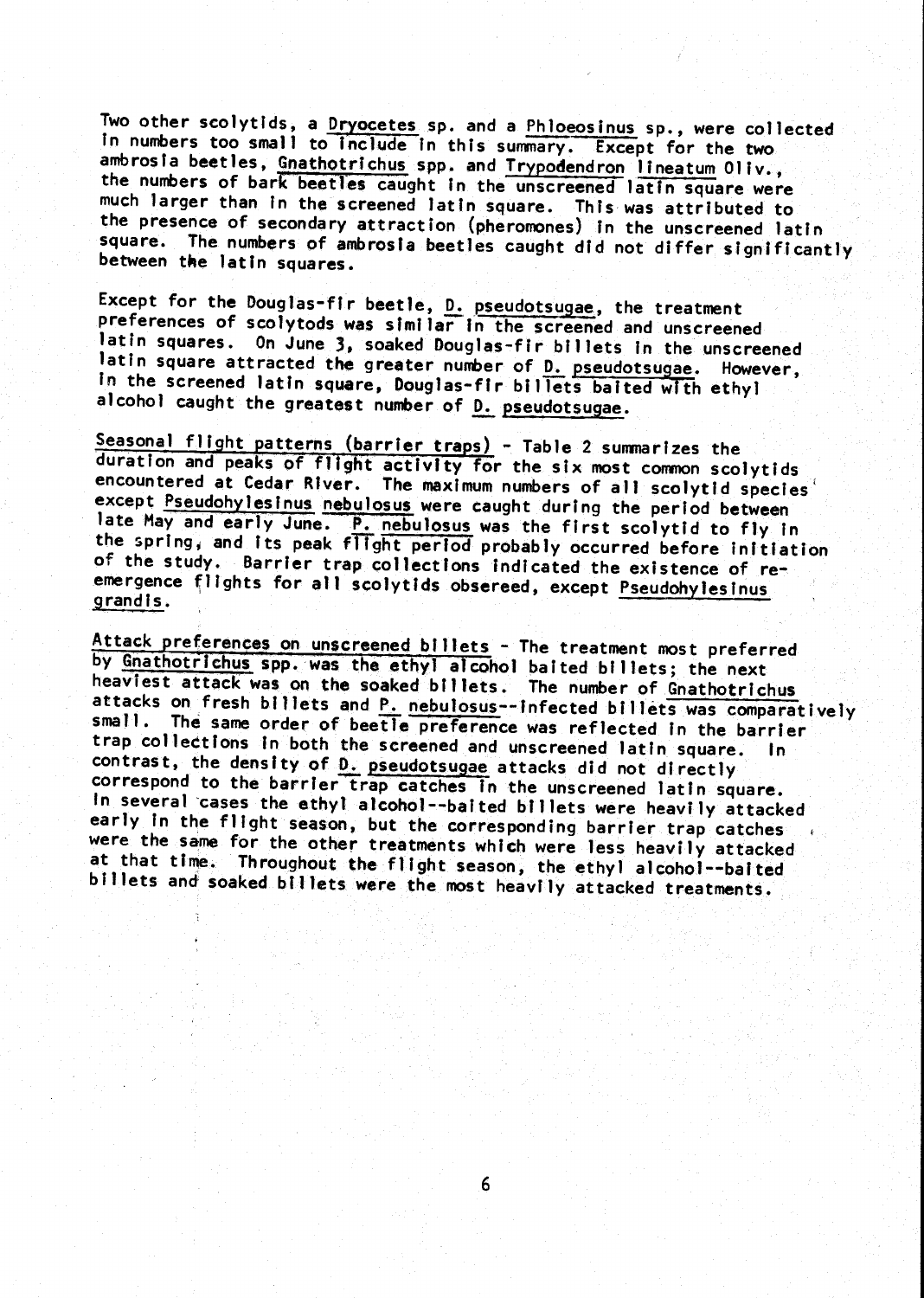| Species                                                                        | Unscreened                                                                                      | Screened                                              | Comments                                                                                     |
|--------------------------------------------------------------------------------|-------------------------------------------------------------------------------------------------|-------------------------------------------------------|----------------------------------------------------------------------------------------------|
|                                                                                | 5/18, highest number<br>on P. nebulosus-infested<br>Douglas-fir                                 | $6/3$ , highest<br>numbers on etoh-<br>baited billets |                                                                                              |
| Dendroctonus<br>pseudotsugae<br>(DFB)                                          | 2. 6/3, soaked billets<br>caught highest numbers                                                |                                                       |                                                                                              |
|                                                                                | Seasonal total in latin<br>109<br>square                                                        | 40                                                    |                                                                                              |
| Gnathotrichus<br>spp.<br>Mainly G.sulca-<br>tus but possibly<br>some G.retusus | Etoh-baited billets<br>Ι.<br>caught highest numbers<br>all season                               | Similar<br>$+$ 1.                                     | Agrees with<br>literature                                                                    |
|                                                                                | Soaked billets next<br>2.<br>most preferred treatment<br>694                                    | Similar<br>$+2.$<br>700                               |                                                                                              |
| Pseudohylesinus<br>nebulosus                                                   | P. nebulosus-infested<br>Ι.<br>Douglas-fir billets highly<br>preferred<br>284                   | Similar<br>$+$ 1.<br>101                              | Indicates<br>presence of<br>unidentified<br>pheromone                                        |
| Pseudohylesinus<br><b>grandis</b>                                              | 1. P. nebulosus-infested<br>Douglas-fir slightly pre-<br>ferred over other<br>treatments<br>206 | Similar<br>$+$ 1.<br>60                               | indicates the<br>secondary<br>attraction of<br>P. nebulosus<br>is fairly species<br>specific |
| Hylastes<br><b>Pigrinus</b>                                                    | Etoh-baited billets<br>1.<br>and soaked billets slightly<br>preferred over other<br>treatments  | Similar<br>$+$ 1.                                     | No literature<br>available                                                                   |
|                                                                                | 222                                                                                             | 97                                                    |                                                                                              |
| Trypodendron<br>lineatum                                                       | Etoh-baited Douglas-<br>$\mathbf{I}$ .<br>fir billets preferred                                 | Similar<br>$+$ 1.                                     | Agrees with<br>literature                                                                    |
|                                                                                | 31                                                                                              | 21                                                    |                                                                                              |

# TABLE 1. Treatment preference (barrier traps).

7